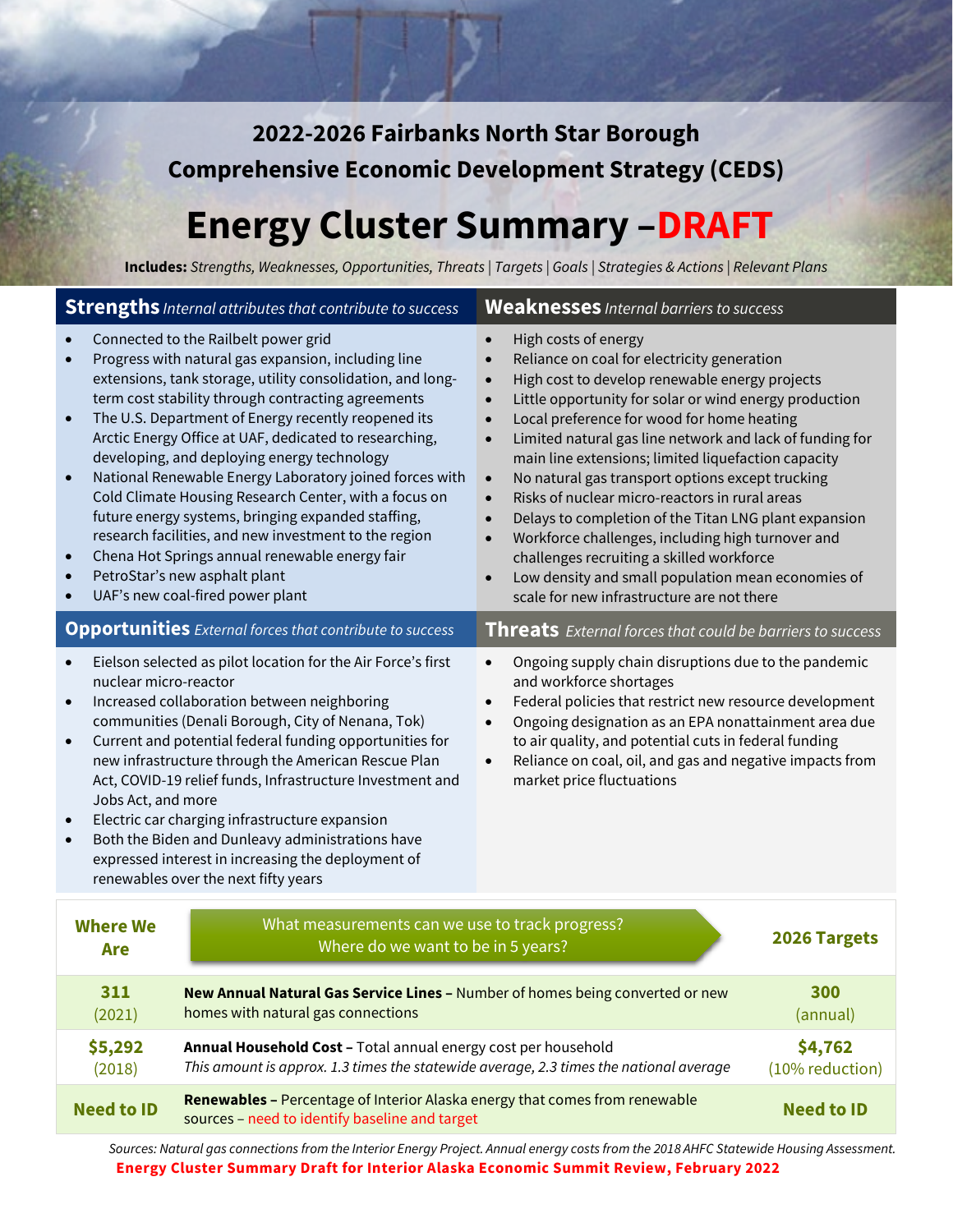#### **Energy Cluster Summary Draft for Interior Alaska Economic Summit Review, February 2022**

#### **Energy Goals** *– long term improvements and changes we want to see in five years or more*



- 1. Interior Alaska has access to affordable, stable energy costs through its diversified, sustainable energy portfolio.
- 2. Interior Alaska is a hub for piloting innovative solutions to cold climate energy challenges.

| <b>Strategies &amp; Actions</b> – the activities we will implement over the next 5 years to accomplish goals & targets<br>and who will lead them                                                                                                                                                                                                                                                                                                                                                                                                                                                                                                                                                                        | <b>Lead</b> |
|-------------------------------------------------------------------------------------------------------------------------------------------------------------------------------------------------------------------------------------------------------------------------------------------------------------------------------------------------------------------------------------------------------------------------------------------------------------------------------------------------------------------------------------------------------------------------------------------------------------------------------------------------------------------------------------------------------------------------|-------------|
| 1. Expand Natural Gas-Help implement more low-cost natural gas in the Interior. (Goal 1)<br>a. Support continued efforts for homeowners to convert their homes to accept natural gas,<br>including funding FNSB's Oil to Gas Conversion Program.<br>b. Increase liquefaction capacity by finalizing design and construction of Titan 2.<br>Implement Phase 2 of the Interior Gas Utility buildout.<br>C.<br>d. Continue to build out main line extensions, including to the Pearl Creek area; include natural gas<br>when developing new subdivisions.<br>e. Support long-term planning for a natural gas pipeline.<br>f. Support Alaska Railroad 18-mile extension to Titan so natural gas can be transported by rail. |             |
| 2. Energy Innovation - Promote Interior Alaska as a site for energy innovation. (Goals 1, 2)<br>Support safe installation of the Air Force's first micro-reactor as a supplemental power source for<br>a.<br>Eielson Air Force Base.<br>Support microgrid research and implementation.<br>b.<br>Support other pilot projects that advance and test new energy technologies in the Interior.<br>C.                                                                                                                                                                                                                                                                                                                       |             |
| 3. Plan for Renewables - Explore how to integrate renewables into Interior Alaska's long-range energy<br>portfolio. (Goals 1, 2)<br>Support geothermal projects near Chena Hot Springs.<br>a.<br>Support wind farms near Delta Junction.<br>b.<br>Advocate for federal funds for a large-scale hydroelectric project.<br>c.<br>Work with other regions of Alaska with greater renewable potential to increase renewable power<br>d.<br>generation and explore transmission options to the Interior.                                                                                                                                                                                                                     |             |
| 4. Increase Collaboration - Improve collaboration between energy stakeholders to meet the needs of<br>Interior Alaska more strategically. (Goals 1, 2)<br>Develop an Interior Alaska Energy Plan.<br>a.<br>Encourage greater Department of Defense participation in regional energy planning.<br>b.<br>Encourage regional stakeholder participation in the Alaska Nuclear Energy Working Group.<br>c.<br>Work with education and workforce development providers to expand the availability of training<br>d.<br>opportunities to support the needs of the energy sector.                                                                                                                                               |             |

#### **Other Relevant Resources**

- **Small Scale Nuclear Power: an option for Alaska?** UAF Alaska Center for Energy and Power. January 2021[. View here.](https://acep.uaf.edu/media/303519/ACEP_Nuclear_Report_2020.pdf)
- Alaska State Energy Profile. U.S. Energy Information Administration. 2022[. View here.](https://www.eia.gov/state/print.php?sid=AK)
- **Interior Energy Project**. Alaska Industrial Development & Export Authority[. Project website here.](https://interiorenergyproject.com/)
- FNSB CEDS Economic Impact Analysis: Interior Gas Utility Phase 2 Buildout. Fairbanks North Star Borough, November 2021[. View here.](https://fnsbceds.com/wp-content/uploads/2021/12/11-17-21_FNSB_CEDS_IGU_Phase_2_Analysis.pdf)

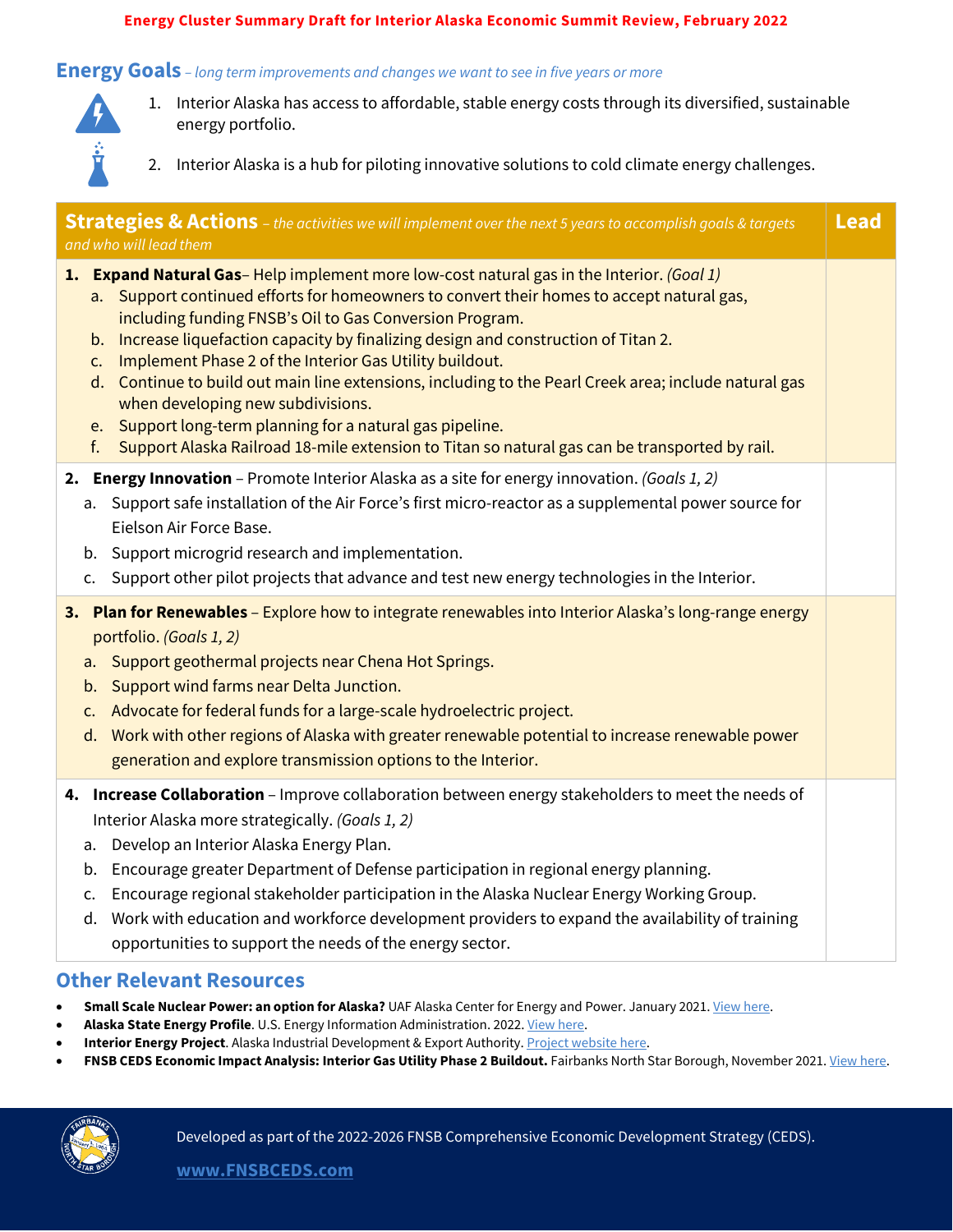## **Interior Alaska Economic Summit, February 22-23, 2022**

## **Energy Breakout: Discussion Summary (02-22-22)**

To view results from the other sessions, visi[t https://fnsbceds.com/](https://fnsbceds.com/) (results will be posted by March 11<sup>th</sup>)

This document compiles feedback and notes from the breakout session. The other tools that were used to guide the discussion include:

- An economic cluster/influencer one-pager that identified a preliminary SWOT analysis, goals, strategies, actions, and measures of success
- A worksheet identifying a proposed economic vision statement and guiding questions for each of the activities. The guiding questions have been copied into this document for reference. The feedback on the economic vision statement was compiled separately and will be released by March  $11^{th}$ .

| <b>First</b> | Last              | <b>Affiliation</b>                                                   | <b>Email</b>                        |
|--------------|-------------------|----------------------------------------------------------------------|-------------------------------------|
| Amanda       | Jones             | <b>United States Air Force</b>                                       | Amanda_lamb_2000@yahoo.com          |
| Ashley       | <b>Bradish</b>    | <b>GVEA</b>                                                          | abc@gvea.com                        |
| Coleen       | Turner            | Tanana Valley State Fair Association                                 | director@tvsfa.org                  |
| Emily        | <b>Braniff</b>    | <b>Associated General Contractors</b>                                | emily@agcak.org                     |
| Evan         | Wilken            | Fairbanks Economic Development Corporation                           | ewilken@investfairbanks.com         |
| Gary         | Euloe             | <b>MTA</b>                                                           | geuloe@mtasolutions.com             |
| Gregory      | <b>Bringhurst</b> | U.S. Senate                                                          | Greg_bringhurst@sullivan.senate.gov |
| Jessica      | Krier             | Alaska Works Partnership                                             | Jessica@alaskaworks.org             |
| John         | Sheneman          | <b>MTA</b>                                                           | jscheneman@mtasolutions.com         |
| Joshua       | Knicely           | (self)                                                               | knicely_joshua@yahoo.com            |
| Kevin        | McKinley          | Fairbanks North Star Borough                                         | Kevin.McKinley@fnsb-bs.us           |
| Kristan      | Kelly             | Fairbanks North Star Borough                                         | Kristan.Kelly@fnsb.gov              |
| Larry        | <b>Burton</b>     | U.S. Senate                                                          | larry.burton@sullivan.senate.gov    |
| Lisa         | <b>Baraff</b>     | Northern Alaska Environmental Center/Solarize<br>Fairbanks           | lisa@northern.org                   |
| Matthew      | <b>Stevens</b>    | State of Alaska, Division of Forestry                                | matthew.stevens@alaska.gov          |
| Mike         | Welch             | City of North Pole                                                   | mwelch@northpolealaska.org          |
| Peter        | Webley            | UA Center for Innovation, Commercialization, and<br>Entrepreneurship | pwwebley@alaska.edu                 |
| <b>Rick</b>  | Solie             | International Tower Mines (Livengood Gold<br>Project)                | rsolie@ithmines.com                 |

#### **Participants** (alphabetical by first name, based on sign in sheet)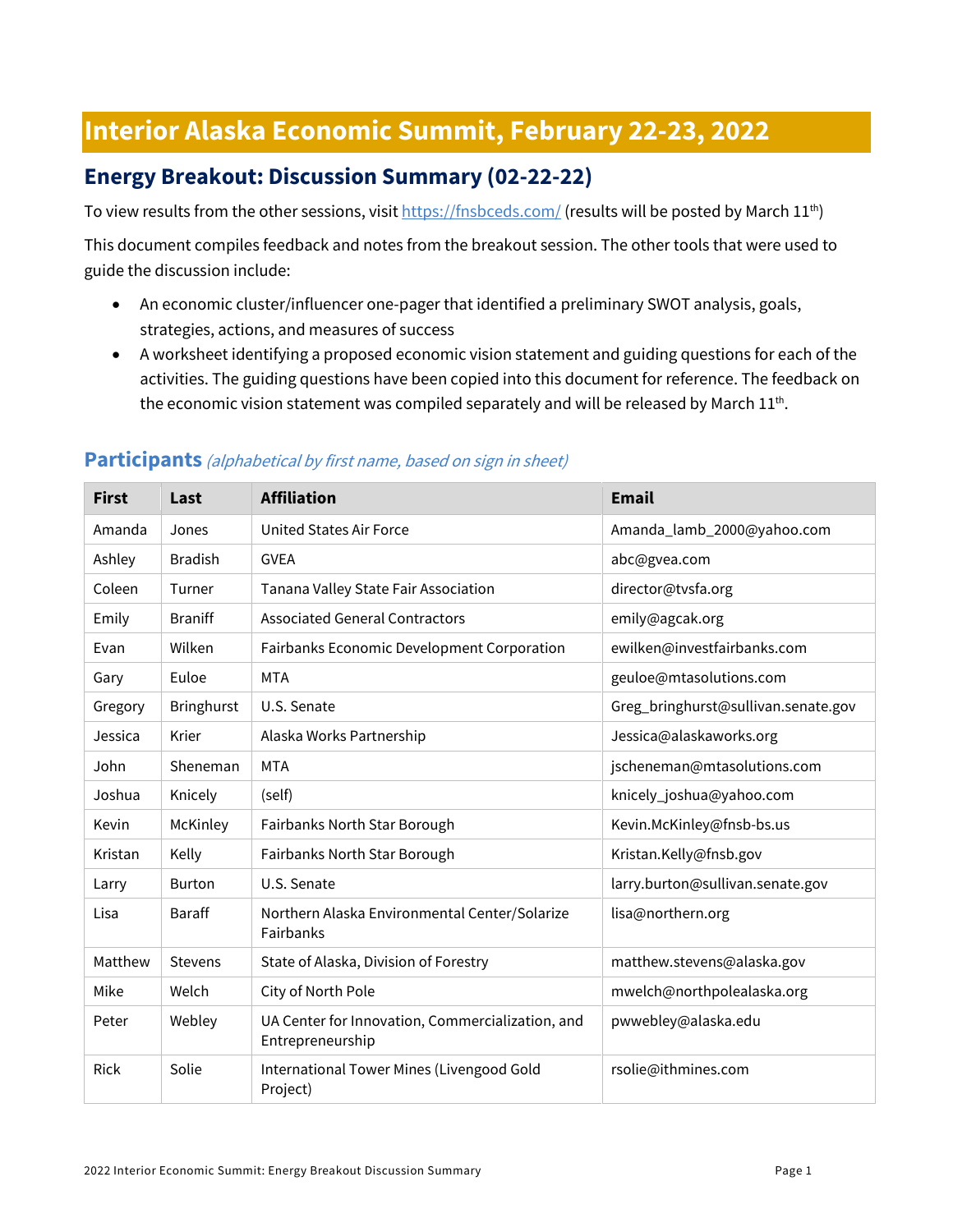| <b>First</b> | Last            | <b>Affiliation</b>                    | <b>Email</b>                  |
|--------------|-----------------|---------------------------------------|-------------------------------|
| Robert       | Rouse           | City of North Pole                    | Rous9972@yahoo.com            |
| Robyn        | Taylor          | James T Hutchison High School- FNSBSD | robyn.taylor@k12northstar.org |
| Susan        | <b>Brooks</b>   |                                       | sj_delta@yahoo.com            |
| Tim          | Jones           | Doyon Utilities                       | tjones@doyonutilities.com     |
| Valerie      | <b>Therrien</b> | City of Fairbanks                     | vtherrien@fairbanks.us        |

Facilitated by Jomo Stewart, Fairbanks Economic Development Corporation

#### RSVPs: 44 participants

## **Feedback on the Strengths, Weaknesses, Opportunities, and Threats (SWOT) Analysis**

#### **Guiding Questions:**

- 1. What did we get right?
- 2. What's missing?
- 3. What would you change?
- 4. What's the most important item in each quadrant?

#### **Discussion Notes:**

Color Key: Blue = proposed revision **|** red = proposed deletion **|** green = proposed addition

| <b>Strengths</b>                                                                                                                                                                                                                                                                                                                                                                                                                                                                                                                                                  | <b>Weaknesses</b>                                                                                                                                                                                                                                                                                                                                                                                                                                                                                                                                                                                                                                                                                                                                                                                                                                                                                                                                                                                                                                                                                                                                                                                                                                                                                                            |  |
|-------------------------------------------------------------------------------------------------------------------------------------------------------------------------------------------------------------------------------------------------------------------------------------------------------------------------------------------------------------------------------------------------------------------------------------------------------------------------------------------------------------------------------------------------------------------|------------------------------------------------------------------------------------------------------------------------------------------------------------------------------------------------------------------------------------------------------------------------------------------------------------------------------------------------------------------------------------------------------------------------------------------------------------------------------------------------------------------------------------------------------------------------------------------------------------------------------------------------------------------------------------------------------------------------------------------------------------------------------------------------------------------------------------------------------------------------------------------------------------------------------------------------------------------------------------------------------------------------------------------------------------------------------------------------------------------------------------------------------------------------------------------------------------------------------------------------------------------------------------------------------------------------------|--|
| • Add: Wood kiln<br>• Add: Generation diversity<br>Add: Aurora energy<br>٠<br>$\bullet$ Add: Clean wood<br>Add: Supply of coal<br>$\bullet$<br>Revise: Move third and fifth to opportunities<br>$\bullet$<br>Revise: Endless supply of coal is also a weakness<br>٠<br>Revise: The first strength is also a weakness<br>$\bullet$<br>Delete: UAF coal plant seems misplaced. Coal is<br>$\bullet$<br>not positive<br>Delete: bullets three through five<br>$\bullet$<br>• Delete: bullet four<br>Delete: bullets three and five and move them to<br>opportunities | • Add: Single provider for power<br>Add: Fluctuating fuel prices<br>$\bullet$<br>Add: Wood/AQ dilemma<br>$\bullet$<br>• Add: Workforce development - limited emphasis on STEM<br>Add: Perception/concerns about nuclear energy<br>٠<br>Add: Public perception of coal re: climate change<br>Add: Little infrastructure for solar<br>$\bullet$<br>Add: No LNG transport options except trucking<br>$\bullet$<br>Add: Workforce development<br>Add: Access/cost of alternative energy<br>٠<br>Add: Single utility provider<br>Add: Environmental concerns of coal-powered electricity<br>Revise: Fourth bullet limited "infrastructure"<br>$\bullet$<br>Revise: Replace "risks" with "perception" in reference to nuclear<br>$\bullet$<br>micro-reactors<br>Revise: More bullet 2, reliance on coal, to strength<br>$\bullet$<br>Revise: Reword last bullet to delete "are not there"<br>Revise: What defines "opportunity" for solar and wind?<br>$\bullet$<br>Revise: Move bullet five to threats<br>$\bullet$<br>Revise: Move bullet 11 to opportunities<br>$\bullet$<br>Revise: Change "little opportunities" in bullet 4 to "little<br>infrastructure"<br>Delete: lack of opportunity for solar and wind<br>Delete: wood stoves as a weakness<br>Delete: bullet 5, wood preference is not a weakness<br>Delete: bullet 11 |  |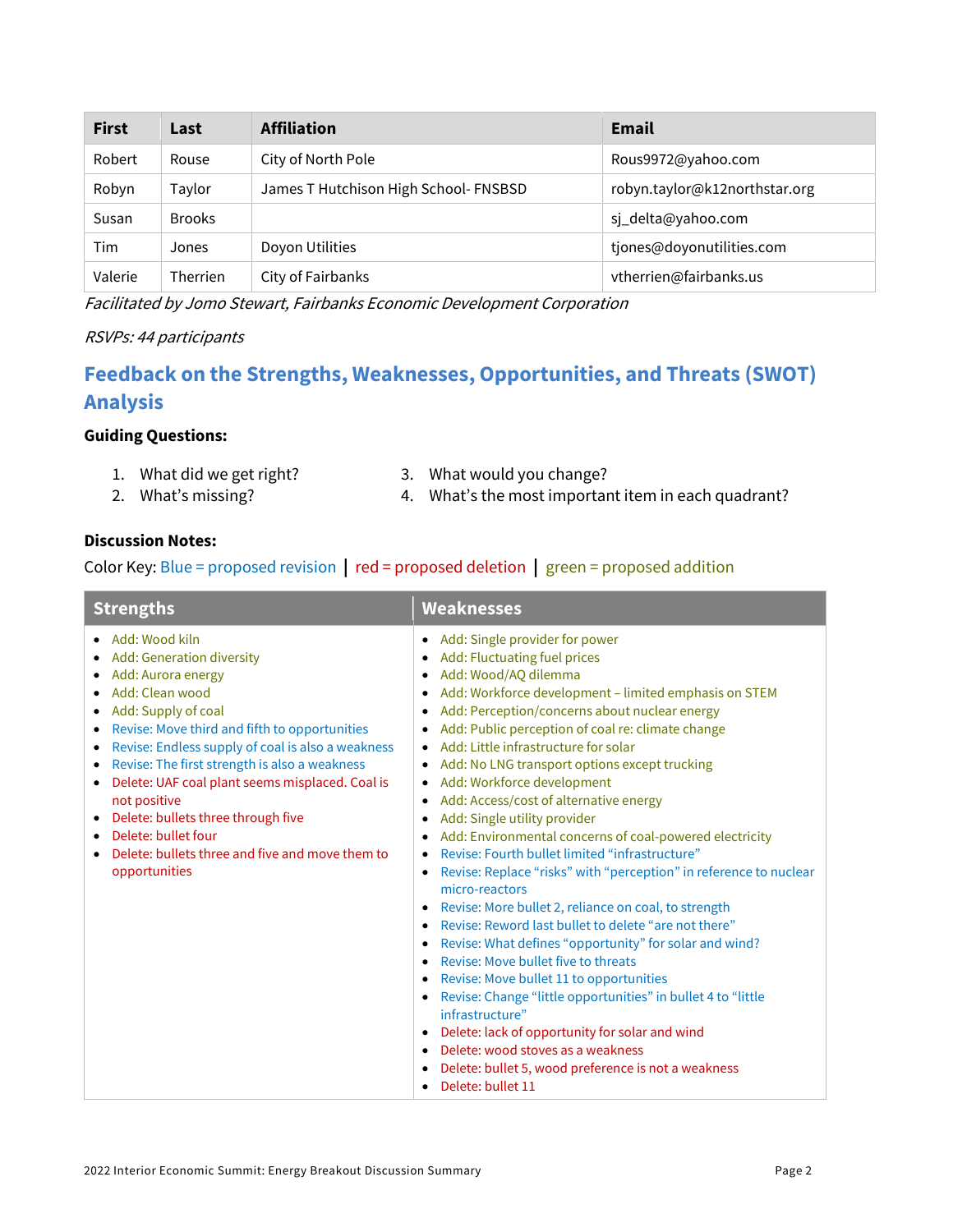|                                                                                                                                                                                                                                                                                                                                                                                           | Delete: bullet 8<br>$\bullet$                                                                                                                                                                                                                                                                                                                                                                                                                                                                  |
|-------------------------------------------------------------------------------------------------------------------------------------------------------------------------------------------------------------------------------------------------------------------------------------------------------------------------------------------------------------------------------------------|------------------------------------------------------------------------------------------------------------------------------------------------------------------------------------------------------------------------------------------------------------------------------------------------------------------------------------------------------------------------------------------------------------------------------------------------------------------------------------------------|
| <b>Opportunities</b>                                                                                                                                                                                                                                                                                                                                                                      | <b>Threats</b>                                                                                                                                                                                                                                                                                                                                                                                                                                                                                 |
| • Add: Workforce development<br>Add: Opportunity for solar or wind energy<br>• Add: Alaska gasline<br>• Add: Add bullets three through five from<br>strengths<br>• Add: Add: Little risk with nuclear microreactors<br>Add: Biomass<br>Add: Recycling<br>Add: Infrastructure and Jobs Act funding<br>$\bullet$<br>• Refine: Not much about vehicle energy uses<br>throughout the document | • Add: Gas is not subject to market fluctuation<br>Add: Employment barriers<br>$\bullet$<br>Add: Reliance on external sources of fuel<br>Add: Main coal mine outside the borough<br>$\bullet$<br>Add: Aging coal infrastructure<br>Add: What is the impact to air quality of heating downtown with<br>$\bullet$<br>coal?<br>Refine: Remove "new" from second bullet<br>Refine: Coal is not subject to market change like oil and gas<br>٠<br>Delete: Take out "new" under resource development |

## **Goals, Strategies, Actions Discussion Questions**

#### **Guiding Questions:**

- 1. What did we get right?
- 2. What would you change?
- 3. What's missing?
- 4. Who will lead each of the strategies? What do you see as you/your organization's role?
- 5. Which of the strategies is most important for us to focus on over the next year?

#### **Discussion Notes:**

- Goals
	- $\circ$  Add: Need to plan to meet the demand of an inevitably increasing demand for electricity for electric vehicles
	- o Add: Hydro
	- o Add: Energy use decreases through weatherization and energy efficiency
	- o Add: In Goal 2, add "clear avenues for individuals to have renewable options"
	- o Add: Large scale land management
	- o Add: Define "affordable"
	- o Add: energy efficiency and weatherization
	- o Revise: In Goal 1, remove "affordable" and "cost" and add "low-cost" between "stable" and "energy"
	- o Revise: In Goal 1, add "reliable" between "sustainable" and "energy"
	- o Revise: Change from past tense to future tense
	- o Revise: Change goal one to include "diverse, accessible options for individual households"
	- o Revise Goal 1: Change "has" to "will have," change "affordable" to "low cost," change "stable" to "reliable"
	- o Revise: Goal 2: Change "is" to "will be" and add "unique" between "to" and "cold"
	- o Revise: "Stable" and "Sustainable" are redundant
	- o Revise: Why are the goals trying to eliminate coal?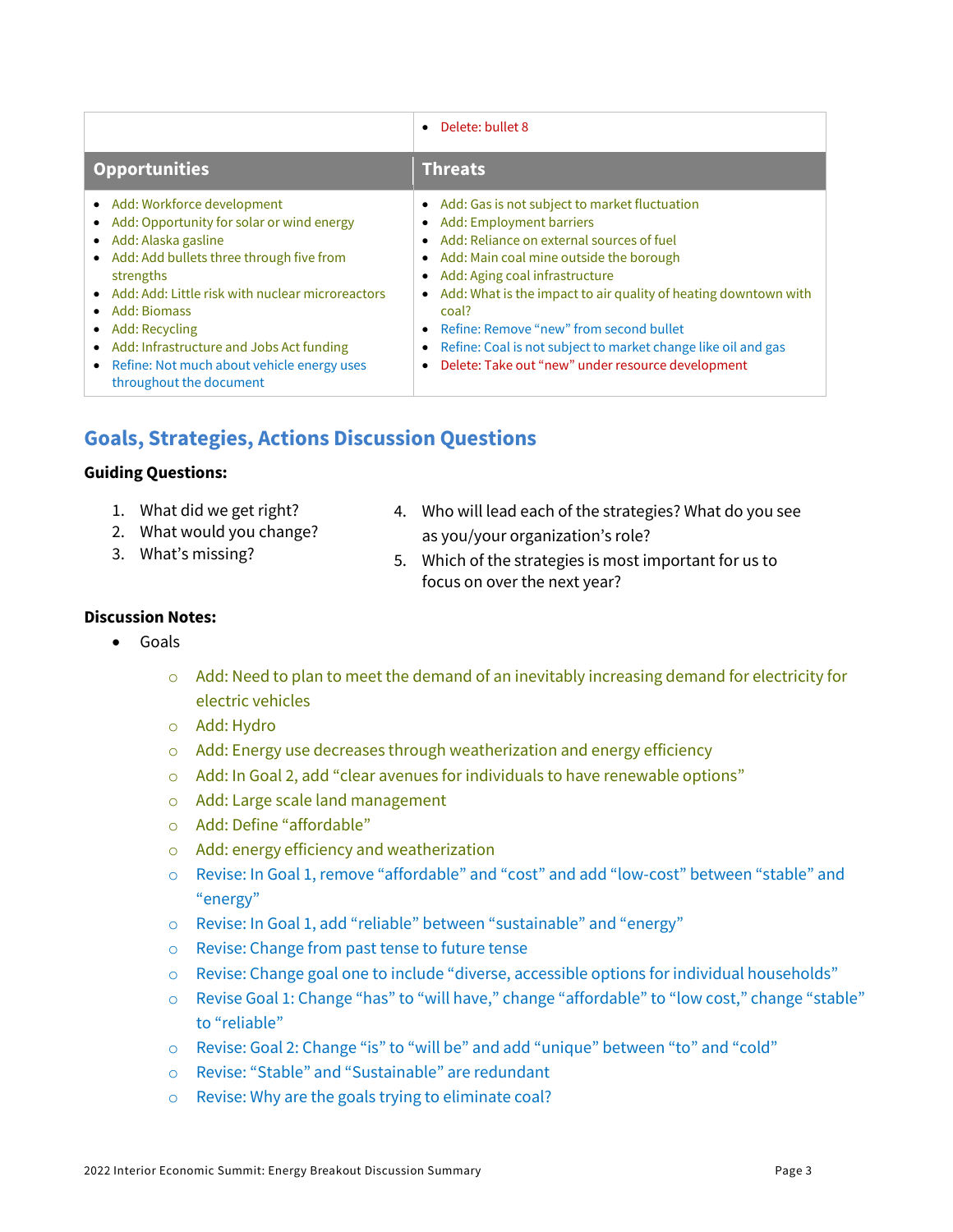- Strategy 1: Expand Natural Gas
	- o Add: EPA grants
	- o Revise: Replace "natural gas" with "LNG" in last bullet
	- o Revise: Expand to include hydro and CO2 capture
	- o Revise: Include all natural resources with carbon reduction technologies
- Strategy 2: Energy Innovation
	- o Question: Who manages the land where innovation occurs?
	- o What does "implementation" mean in regards to microgrid research?
	- o Add: Carbon capture/reduction technologies
	- o Add: Carbon reduction
	- o Add: Energy efficiency
	- o Add: Support microgrid research on university campuses and in villages
	- o Add: 2A: Ease access/burdens
	- o Add: Emphasis on FNSB energy history with innovative discussions
	- o Add: "Diversity of energy resources and community solar"
	- o Add: Coal utilization
- Strategy 3: Plan for Renewables
	- o Why are they all site specific?
	- o Add: more solar and battery storage
	- o Add: necessary transmission upgrades
	- o Add: statement on carbon reduction
	- o Add: Infrastructure development and upgrades specific to railbelt transmission lines
	- o Add: Energy efficiency
	- o Revise: 3B: Replace "Delta Junction" with "Interior"
	- o Revise: A large-scale hydro project is an environmental disaster
	- o Remove specific locations
- Strategy 4: Increase Collaboration
	- o Add: Increase collaboration between utilities
	- o Add: Expand all energy sources
	- o Add: More renewable options and energy efficiency
	- o Add: Encourage private sector testing of innovative technologies in FNSB
	- o Revise: Change "Interior Alaska Energy Plan" to "Interior Alaska Energy Policy"
	- o Revise: 4C: multiple, small or medium
	- o Revise: 4D: focus on the ability that the training and outreach will lead to jobs
	- o Revise: 4D: Add "outreach"
	- o Revise: GVEA already has an Interior Alaska Energy Plan
- Other (could go in other chapters)